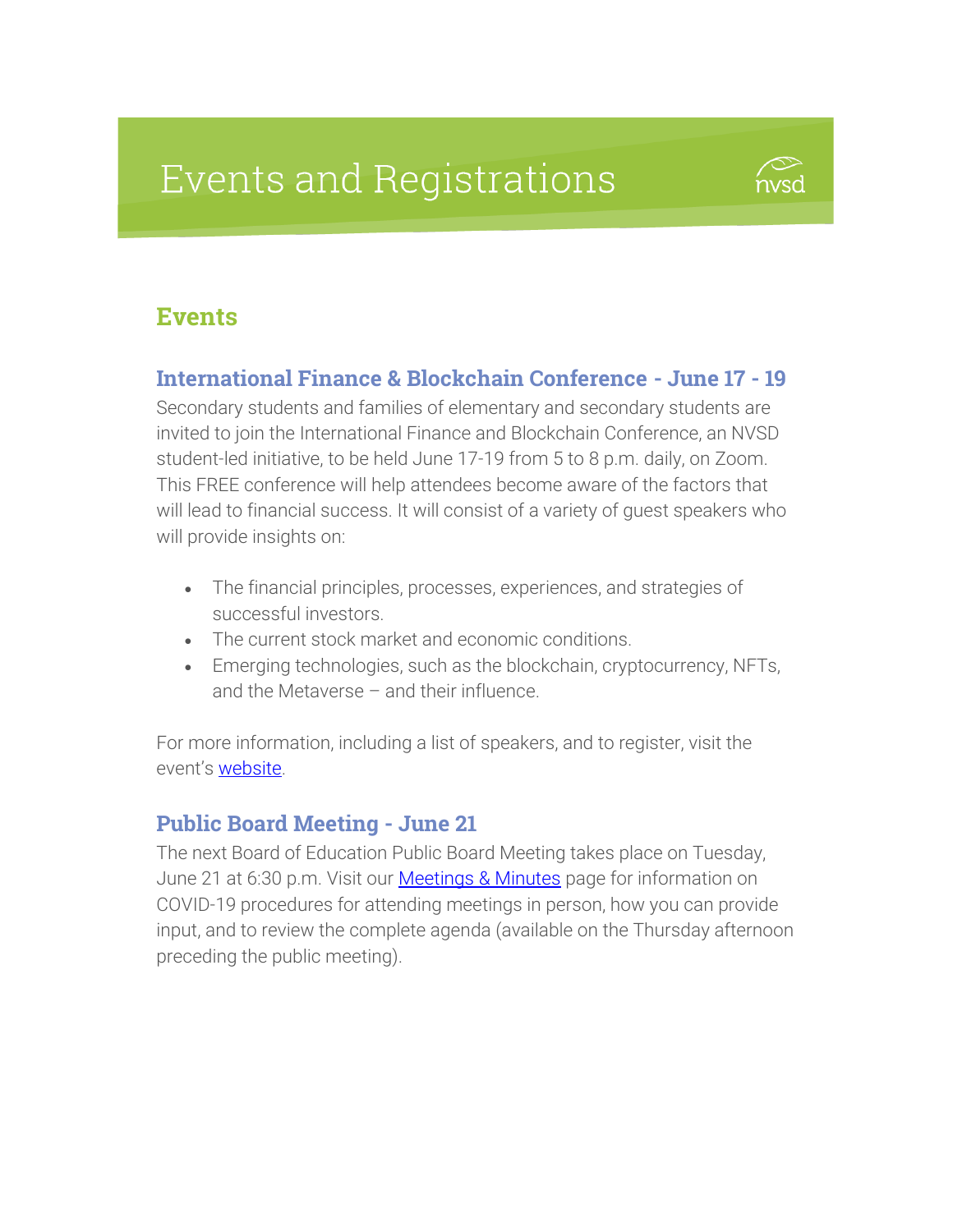# We can only hint at this with words - Exhibition closes June 25

Presented by the Gordon and Marion Smith Foundation for Young Artists, *We Can Only Hint at This with Words* consists of large scale, multi-surfaced mixed media paintings by Russna Kaur, shaped cut-out paintings by M.E. Sparks, and mixed media sculptures and stop-motion video by Andrea Taylor. All three artists navigate the complexities of working with historical reference, and in doing so, find ways to construct their own shapes and gestures. The exhibition will explore the different ways each artist quotes, pulls apart and reshapes the historical narratives that inform their work. For more information about this exhibition hosted at the Gordon Smith Gallery of Canadian Art, please visit the [exhibition](https://www.sd44.ca/school/artistsforkids/Visit/Exhibitions/Pages/default.aspx#/=) web page.

# **Registrations**

#### Summer Learning - Registration closes June 23 at noon

[North Vancouver Summer Learning](https://www.sd44.ca/school/summer/Pages/default.aspx#/=) provides a platform for students to explore and extend learning opportunities while fulfilling their educational requirements through a variety of opportunities in the month of July.

The Summer Learning 2022 suite of course offerings provides students the opportunity to enhance core skills and/or earn credits toward graduation:

- [Full Credit Academic Courses](https://www.sd44.ca/school/summer/ProgramsServices/FullCredit/Pages/default.aspx#/=) (including French 11 NEW this year)
- [7/8 Transition](https://www.sd44.ca/school/summer/ProgramsServices/Grade78TransitionCourses/Pages/default.aspx#/=) (including 7/8 Music NEW this year)
- **[Eslha7an](https://www.sd44.ca/school/summer/ProgramsServices/Pages/Eslha7an.aspx#/=) Secondary Review & Completion**

[Registration](https://www.sd44.ca/school/summer/Registration/Pages/default.aspx#/=) is open to students within and beyond the NVSD.

# NVOL - Registration open until June 27 and will re-open August 29

North Vancouver Online Learning (NVOL) provides students with engaging and interactive learning experiences. Students can choose to engage in their NVOL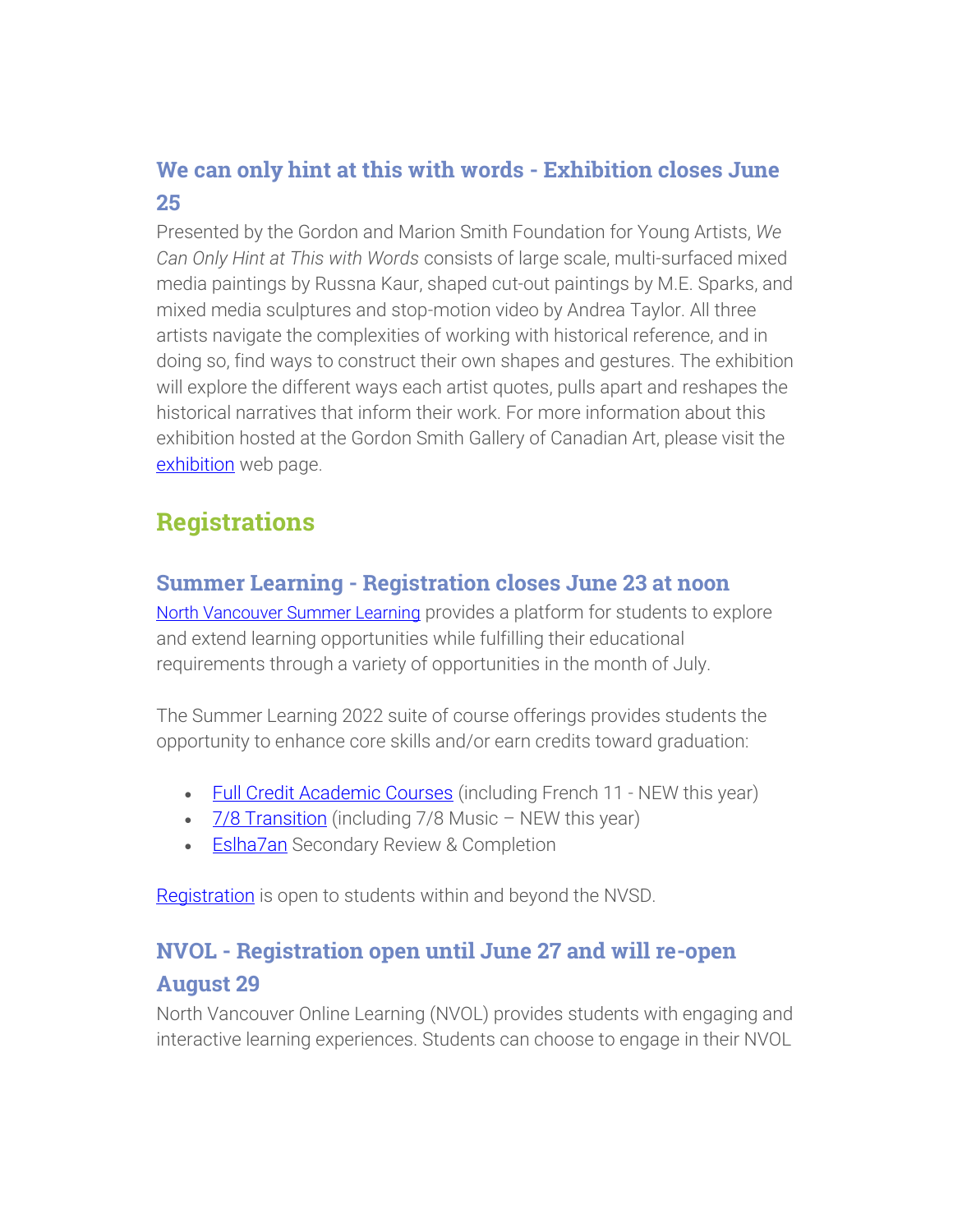courses entirely remotely online or in a blended model of online and in-person interactions at our NVOL Centre. In addition, students can choose from a full suite of [courses](https://www.sd44.ca/school/onlinelearning/ProgramsServices/Courses/Pages/default.aspx#/=) from Grades 8 through 12 in both English and French. Summer support is available July 4 to 15, 2022. See the special announcement on the [NVOL](https://www.sd44.ca/school/onlinelearning/Pages/default.aspx#/=) website for details.

The French Immersion online course offerings allow students the opportunity to meet the requirements of their Diplôme de fin d'études secondaires en Colombie-Britannique online through L' École Virtuelle de Vancouver nord. Click **HERE** for a complete list of our French Immersion course offerings.

Online registration for NVOL is open until June 27; click **HERE** for more information.

# AFKs' Paradise Valley Summer School of Arts - Registration open

Young artists ages 8-14 will explore their surroundings with artist Annie Canto in the beautiful setting of Paradise Valley. This overnight camp combines outdoor studio adventures, in-depth instruction in collage, drawing and painting, as well as daily recreational activities such as canoeing, hiking, archery and campfire singalongs. Students are taught by B.C. certified art specialist teachers and mentored by an acclaimed Canadian artist. Visit **Artists** [for Kids](https://www.sd44.ca/school/artistsforkids/learn/paradisevalleysummervisualartscamps/Pages/default.aspx#/=) for more information and to register.

#### AFKs' Summer Visual Arts Intensive - Registration open

Students ages 14-18 will explore drawing, painting and printmaking with artist Janet Wang in the beautiful setting of the Gordon Smith Gallery, to develop a body of work throughout the week that can be added to their personal portfolio. Visit **Artists for Kids** for more information and to register.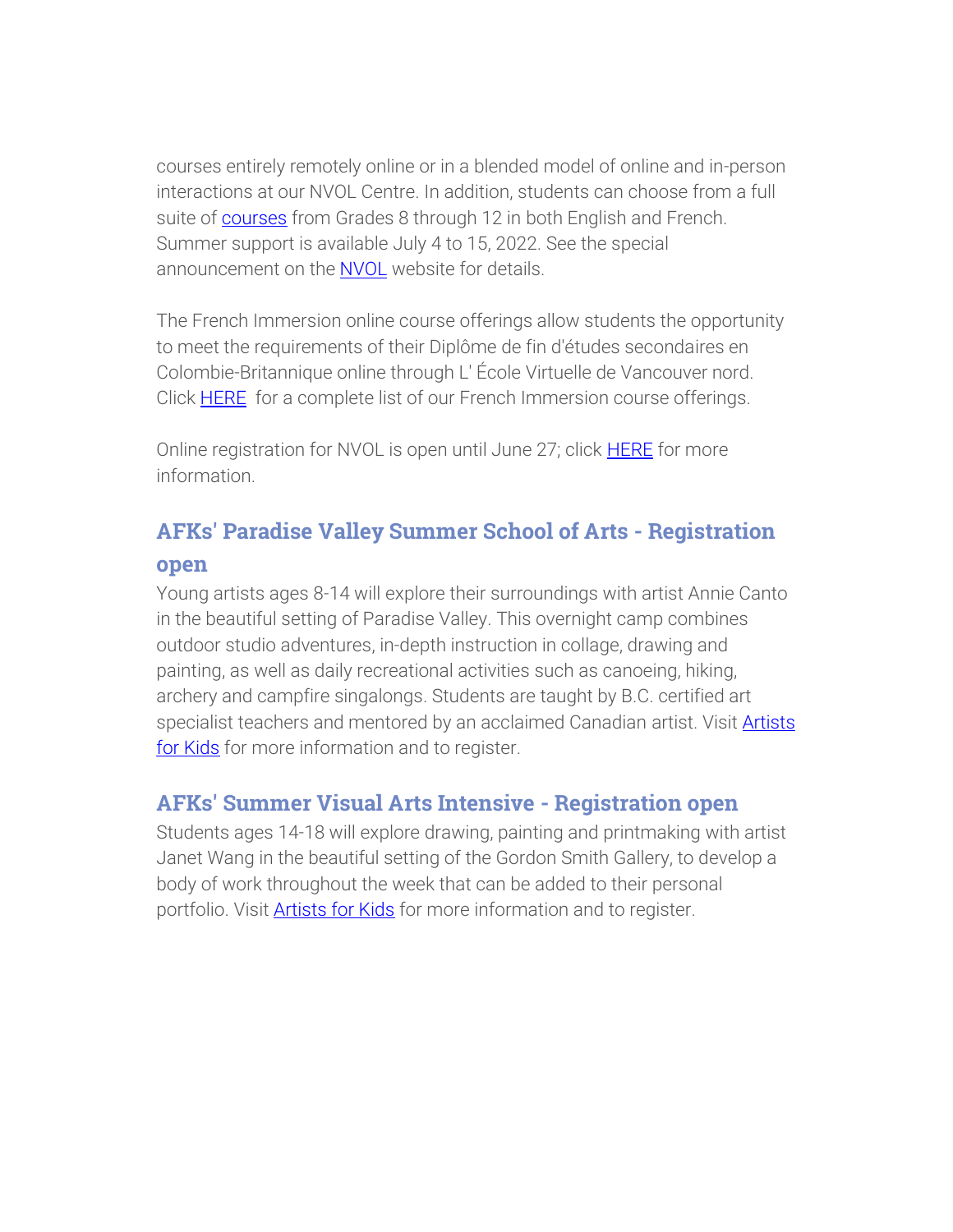## Elementary Band and Strings Program -Late Registration

#### open

Late Registration for the Elementary Band and Strings Program for the 2022/2023 school year continues through to September 30. Programs will be offered at the following schools:

- *Elementary Strings (Grades 4-7)* at Braemar, Canyon Heights, Cleveland, Dorothy Lynas, Highlands, Larson, Montroyal, and Ross Road.
- *Elementary Band (Grades 5-7)* at all schools, except Montroyal, Norgate and Larson.

For more information, including program fees, visit our **Elementary Band and** [Strings](https://www.sd44.ca/ProgramsServices/BandStrings/Pages/default.aspx#/=) web page.

#### Homestay Families Needed

Each year, the North Vancouver School District welcomes students from around the world to live and study in our vibrant community. We strive to place secondary school international students with families who live close to school to support each student's integration into the school and wider community.

There are secondary school international students in need of a homestay placement for the school term beginning September 2022. If you are interested in hosting an international student, please reach out to our International Education program office at [international@sd44.ca.](mailto:international@sd44.ca) More information about the homestay program is available [HERE.](https://www.sd44.ca/ProgramsServices/InternationalEd/Homestay%20Information/Pages/default.aspx#/=)

# Other Opportunities

#### Summer Reading Club is on at your local library

Open to youth of all ages, Summer Reading Clubs are a free and fun way to maintain or improve reading skills over the summer! Kids can read on their own, be read to, or listen to audiobooks for 15 minutes for 50 days throughout the summer. They can take a physical reading record on their summer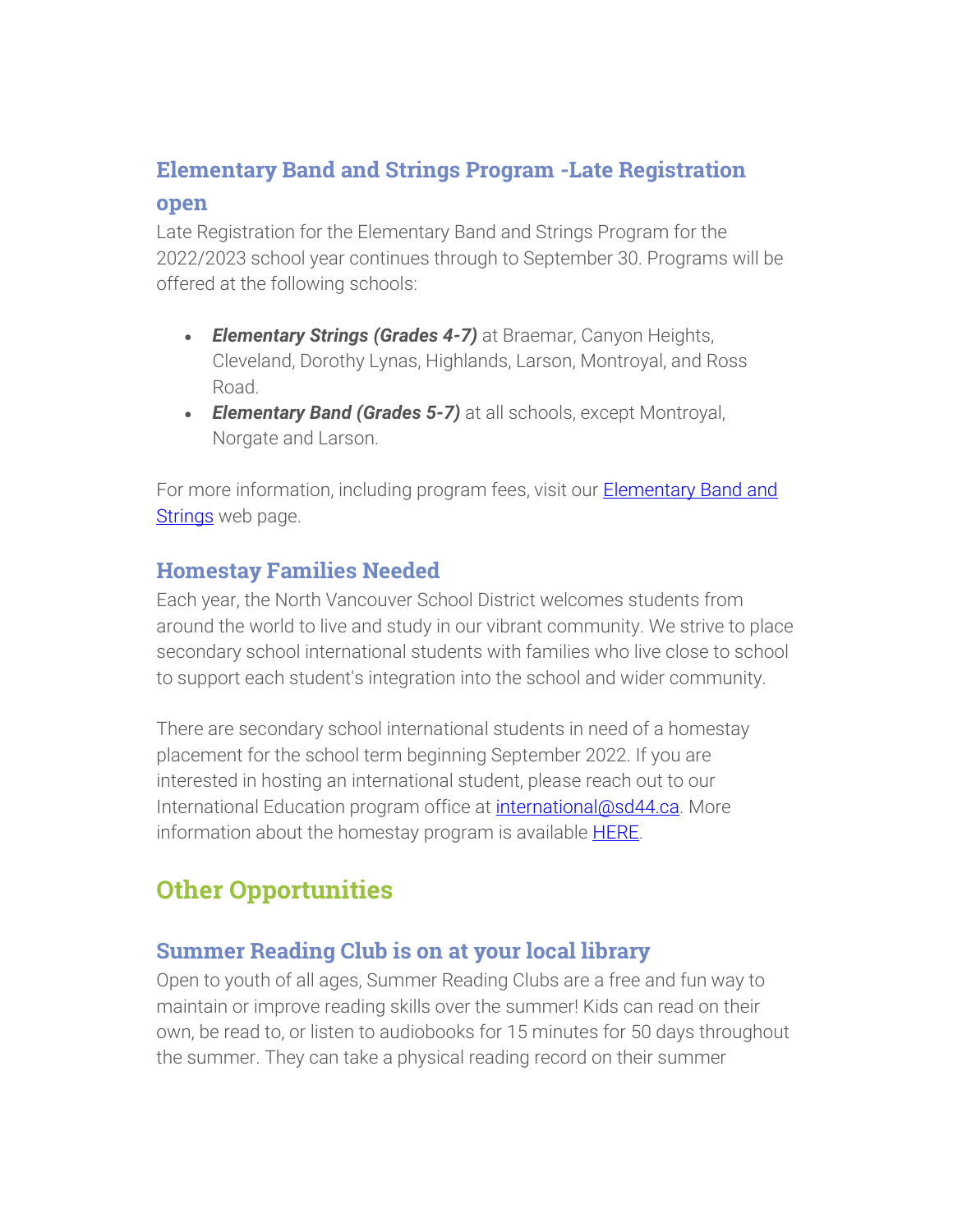adventures, drop in to the library when they have time, or participate virtually. Finishers receive a prize and Summer Reading Club medal! For more information and to register:

- [North Vancouver City Library](http://www.nvcl.ca/src)
- [North Vancouver District Public Library](https://nvdpl.ca/src)

#### CapU Summer Camps - Registration open

Registration is open for Capilano University Summer Camps for children and youth. There is something for everyone, from outdoor adventures, orienteering, basketball, volleyball, disc golf, and more! Visit the **Summer Camps** web page for more information and to register.

## Housing diversity in the DNV - Survey closes June 19

The District of North Vancouver is working to add more diverse housing options to single-family neighbourhoods, including secondary suites, infill housing, and short-term rentals. The DNV is looking for feedback as it considers ways to expand housing choice and support affordability. Visit [DNV.org/Housing-Diversity](https://www.dnv.org/housing-diversity-single-family-neighbourhoods) for more information and a link to the survey.

## CapU's Education Assistant Program Information Session - June 22

CapU is hosting an in-person information session on Wednesday, June 22, at 6 p.m. about its **Education Assistant Certificate program**, which starts in September and is offered evenings and weekends. Click **HERE** to find out more and RSVP to the session.

#### Housing for All - June 22, 28 and 30

Housing for All is a series of public events hosted in the City of North Vancouver, District of North Vancouver and District of West Vancouver to bring together a diverse group of community members to learn about housing, affordability and share their ideas. Each event will feature a keynote presentation by an expert in the field of housing followed by facilitated